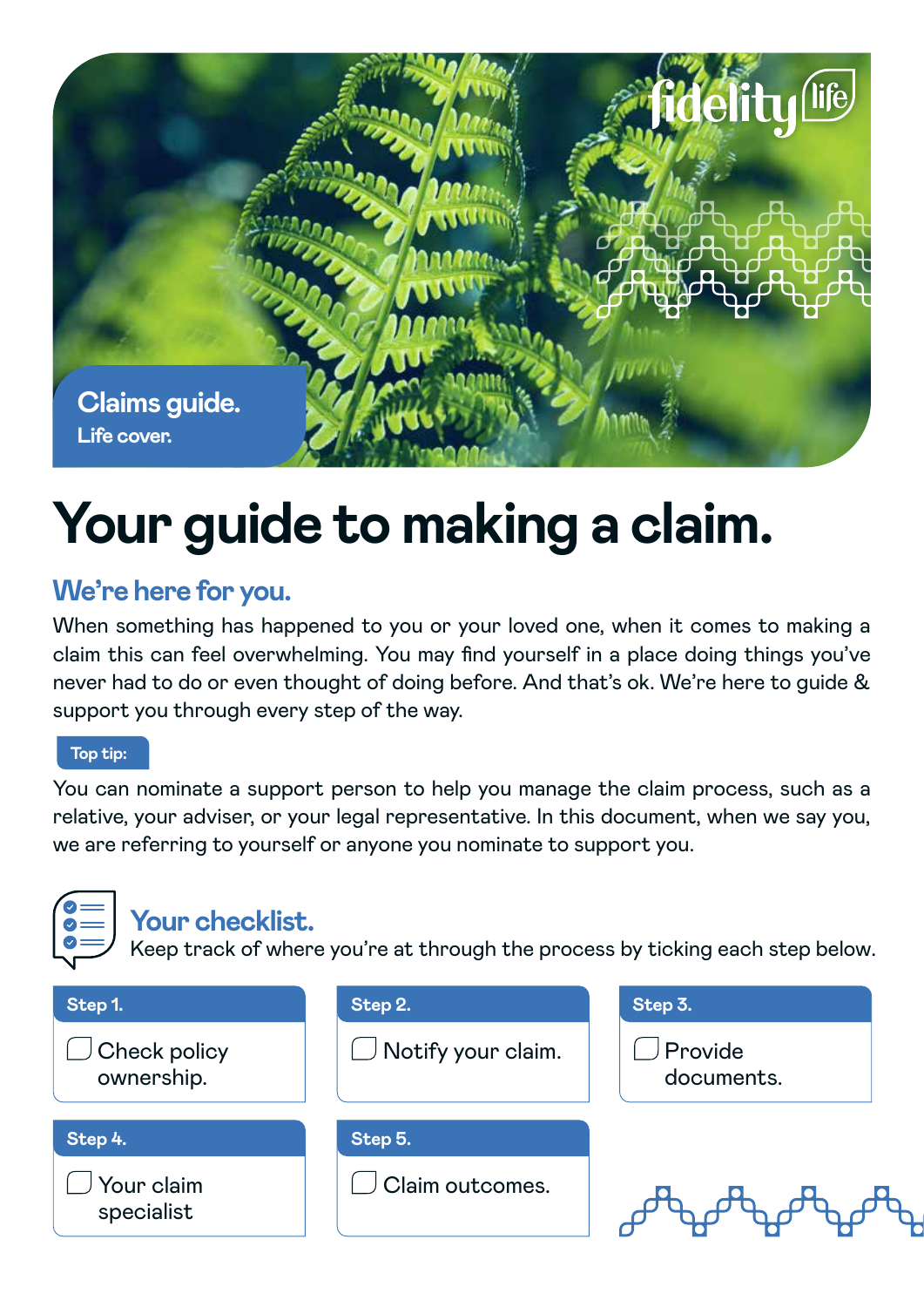

# **Step 1: Check policy ownership.**

When it comes to making a life cover claim, it's important that you are aware of the policy ownership and how this impacts the claims process. Check the insurance policy, including the Policy schedule, to understand who is eligible to make a claim.

Here are some typical scenarios to help you check that you are the right person to make a claim on the policy:

| The owner of the policy is                           | Is there a Beneficiary? | Is there a Will? | Who is eligible to make a claim?             |
|------------------------------------------------------|-------------------------|------------------|----------------------------------------------|
| not the deceased.                                    |                         |                  | The owner of the policy.                     |
| the deceased but there is<br>an additional owner(s). |                         |                  | The additional owner $(s)$<br>of the policy. |
| the deceased.                                        | Yes.                    |                  | The beneficiary (ies).                       |
| the deceased.                                        | No.                     | Yes.             | The executor $(s)$ of the<br>Will.           |
| the deceased.                                        | No.                     | No.              | The next of kin.                             |

#### **Top tips:**

- This area of life insurance, relating to policy ownership is very technical so if you get stuck or need help understanding this, contact your financial adviser or give our claims team a call.
- Depending on the policy type, an advanced payment may be available to cover immediate expenses such as funeral costs while you apply for the necessary paperwork to receive the full claim.



## **Step 2: Notify your claim.**

Once you are clear on your eligibility to make a claim under the policy, you can let us know that you want to make a claim:

- over the phone (0800 88 22 88),
- by email (claims@fidelitylife.co.nz),
- by post (Fidelity Life Assurance Company Limited, PO Box 37–275, Parnell, Auckland 1151, New Zealand), via your adviser, or
- by using our online claims form (fidelitylife.nz/claims/make-a-claim/).

We will send you a letter explaining what documents we need to assess the claim (depending on who owns the policy).

#### **Top tips:**

- We're here for you though the claims process. It's also a good idea to ask your financial adviser to support you.
- If you want our claims team to discuss your claim in full with your financial adviser (e.g. share your medical or financial information), please ensure you complete the adviser consent section in your claim form.